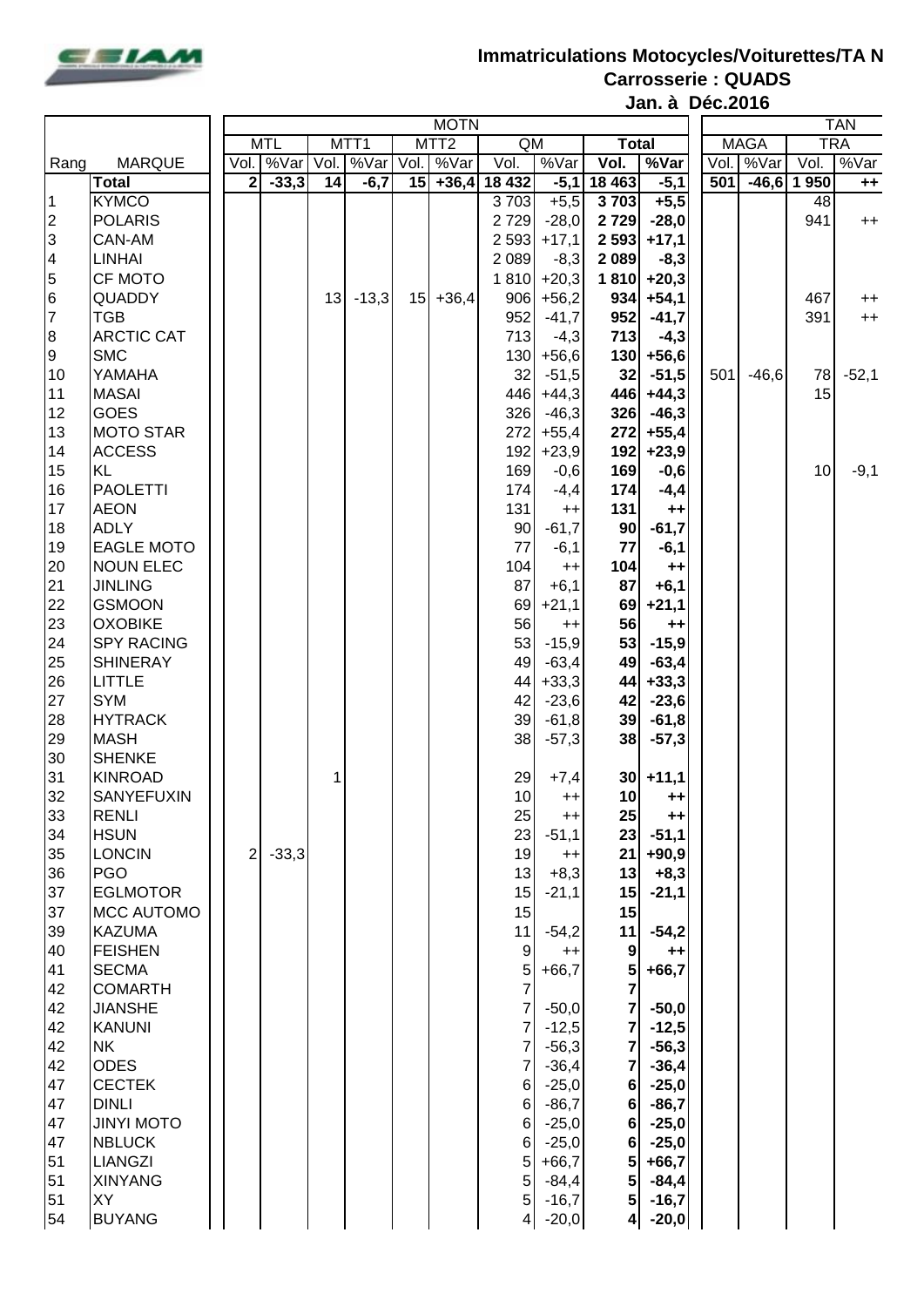

## **Immatriculations Motocycles/Voiturettes/TA N**

**Carrosserie : QUADS Jan. à Déc.2016**

|                 |                   |  | <b>MOTN</b> |  |                  |  |                  |                |         |                |         |      |             | <b>TAN</b> |            |  |  |  |  |  |
|-----------------|-------------------|--|-------------|--|------------------|--|------------------|----------------|---------|----------------|---------|------|-------------|------------|------------|--|--|--|--|--|
|                 |                   |  | <b>MTL</b>  |  | MTT <sub>1</sub> |  | MTT <sub>2</sub> | QM             |         | <b>Total</b>   |         |      | <b>MAGA</b> |            | <b>TRA</b> |  |  |  |  |  |
| Rang            | <b>MARQUE</b>     |  | Vol. %Var   |  | Vol. %Var        |  | Vol. %Var        | Vol.           | %Var    | Vol.           | %Var    | Vol. | √ %Var      | Vol.       | %Var       |  |  |  |  |  |
| $\overline{54}$ | <b>IRIS FRANC</b> |  |             |  |                  |  |                  | 4              |         |                |         |      |             |            |            |  |  |  |  |  |
| 54              | <b>MELEX</b>      |  |             |  |                  |  |                  |                |         |                |         |      |             |            |            |  |  |  |  |  |
| 54              | <b>TNS</b>        |  |             |  |                  |  |                  | 4              |         |                |         |      |             |            |            |  |  |  |  |  |
| 58              | <b>ELBEE</b>      |  |             |  |                  |  |                  | 3              | $^{++}$ | 3              | $++$    |      |             |            |            |  |  |  |  |  |
| 58              | <b>HM</b>         |  |             |  |                  |  |                  | 3              | $-40,0$ | 3 <sup>1</sup> | $-40,0$ |      |             |            |            |  |  |  |  |  |
| 58              | <b>HUAJUE</b>     |  |             |  |                  |  |                  | $\mathbf{3}$   |         | 3              |         |      |             |            |            |  |  |  |  |  |
| 58              | <b>PIAGGIO</b>    |  |             |  |                  |  |                  | 3              | $-50,0$ | 3              | $-50,0$ |      |             |            |            |  |  |  |  |  |
| 62              | <b>BASHAN</b>     |  |             |  |                  |  |                  | $\overline{c}$ | $-33,3$ | $\mathbf{2}$   | $-33,3$ |      |             |            |            |  |  |  |  |  |
| 62              | <b>COURB</b>      |  |             |  |                  |  |                  | $\overline{2}$ |         | 2              |         |      |             |            |            |  |  |  |  |  |
| 62              | <b>HER CHEE</b>   |  |             |  |                  |  |                  |                |         |                |         |      |             |            |            |  |  |  |  |  |
| 62              | <b>LIGIER</b>     |  |             |  |                  |  |                  | 2              | $-33,3$ | $\mathbf{2}$   | $-33,3$ |      |             |            |            |  |  |  |  |  |
| 62              | <b>MOTORBIKE</b>  |  |             |  |                  |  |                  | $\overline{c}$ | $-50,0$ | $\mathbf{2}$   | $-50,0$ |      |             |            |            |  |  |  |  |  |
| 62              | <b>NFM</b>        |  |             |  |                  |  |                  | $\mathbf{2}$   |         | $\mathbf{2}$   |         |      |             |            |            |  |  |  |  |  |
| 62              | <b>ROUTEBUGGY</b> |  |             |  |                  |  |                  | $\overline{c}$ | $-60,0$ | $\mathbf{2}$   | $-60,0$ |      |             |            |            |  |  |  |  |  |
| 69              | <b>AS MOTORS</b>  |  |             |  |                  |  |                  |                |         |                |         |      |             |            |            |  |  |  |  |  |
| 69              | <b>AXR</b>        |  |             |  |                  |  |                  |                |         |                |         |      |             |            |            |  |  |  |  |  |
| 69              | <b>CPI</b>        |  |             |  |                  |  |                  |                |         |                |         |      |             |            |            |  |  |  |  |  |
| 69              | <b>DAYANG</b>     |  |             |  |                  |  |                  |                |         |                |         |      |             |            |            |  |  |  |  |  |
| 69              | <b>DONGFANG</b>   |  |             |  |                  |  |                  |                |         |                |         |      |             |            |            |  |  |  |  |  |
| 69              | DRESEL MCT        |  |             |  |                  |  |                  |                |         |                |         |      |             |            |            |  |  |  |  |  |
| 69              | <b>FUXIN</b>      |  |             |  |                  |  |                  | 1              | $-75,0$ |                | $-75,0$ |      |             |            |            |  |  |  |  |  |
| 69              | <b>GAS GAS</b>    |  |             |  |                  |  |                  |                |         |                |         |      |             |            |            |  |  |  |  |  |
| 69              | <b>HISUN</b>      |  |             |  |                  |  |                  |                |         |                |         |      |             |            |            |  |  |  |  |  |
| 69              | <b>HUPPER</b>     |  |             |  |                  |  |                  |                |         |                |         |      |             |            |            |  |  |  |  |  |
| 69              | <b>HYOSUNG</b>    |  |             |  |                  |  |                  |                |         |                |         |      |             |            |            |  |  |  |  |  |
| 69              | <b>INOX CAR</b>   |  |             |  |                  |  |                  |                |         |                |         |      |             |            |            |  |  |  |  |  |
| 69              | <b>IPS</b>        |  |             |  |                  |  |                  |                |         |                |         |      |             |            |            |  |  |  |  |  |
| 69              | <b>JONWAY</b>     |  |             |  |                  |  |                  |                |         |                |         |      |             |            |            |  |  |  |  |  |
| 69              | <b>JOYNER</b>     |  |             |  |                  |  |                  |                | $-50,0$ |                | $-50,0$ |      |             |            |            |  |  |  |  |  |
| 69              | <b>KEEWAY</b>     |  |             |  |                  |  |                  |                |         |                |         |      |             |            |            |  |  |  |  |  |
| 69              | <b>KOAYENG</b>    |  |             |  |                  |  |                  |                |         |                |         |      |             |            |            |  |  |  |  |  |
| 69              | <b>KUBA</b>       |  |             |  |                  |  |                  |                |         |                |         |      |             |            |            |  |  |  |  |  |
| 69              | <b>LAZARETH</b>   |  |             |  |                  |  |                  |                |         |                |         |      |             |            |            |  |  |  |  |  |
| 69              | <b>LIFAN</b>      |  |             |  |                  |  |                  |                |         |                |         |      |             |            |            |  |  |  |  |  |
| 69              | <b>MC MOTORS</b>  |  |             |  |                  |  |                  |                |         |                |         |      |             |            |            |  |  |  |  |  |
| 69              | <b>MINICO</b>     |  |             |  |                  |  |                  |                |         |                |         |      |             |            |            |  |  |  |  |  |
| 69              | <b>MONDIAL</b>    |  |             |  |                  |  |                  | $\mathbf{1}$   | $-66,7$ |                | $-66,7$ |      |             |            |            |  |  |  |  |  |
| 69              | <b>NOX</b>        |  |             |  |                  |  |                  |                |         |                |         |      |             |            |            |  |  |  |  |  |
| 69              | <b>RBS</b>        |  |             |  |                  |  |                  |                |         |                |         |      |             |            |            |  |  |  |  |  |
| 69              | SPY               |  |             |  |                  |  |                  |                | $-83,3$ |                | $-83,3$ |      |             |            |            |  |  |  |  |  |
| 69              | SQ                |  |             |  |                  |  |                  |                |         |                |         |      |             |            |            |  |  |  |  |  |
| 69              | <b>VOLTEIS</b>    |  |             |  |                  |  |                  |                | $-50,0$ |                | $-50,0$ |      |             |            |            |  |  |  |  |  |
| 69              | <b>YINXIANG</b>   |  |             |  |                  |  |                  |                |         | 1              |         |      |             |            |            |  |  |  |  |  |
|                 |                   |  |             |  |                  |  |                  |                |         |                |         |      |             |            |            |  |  |  |  |  |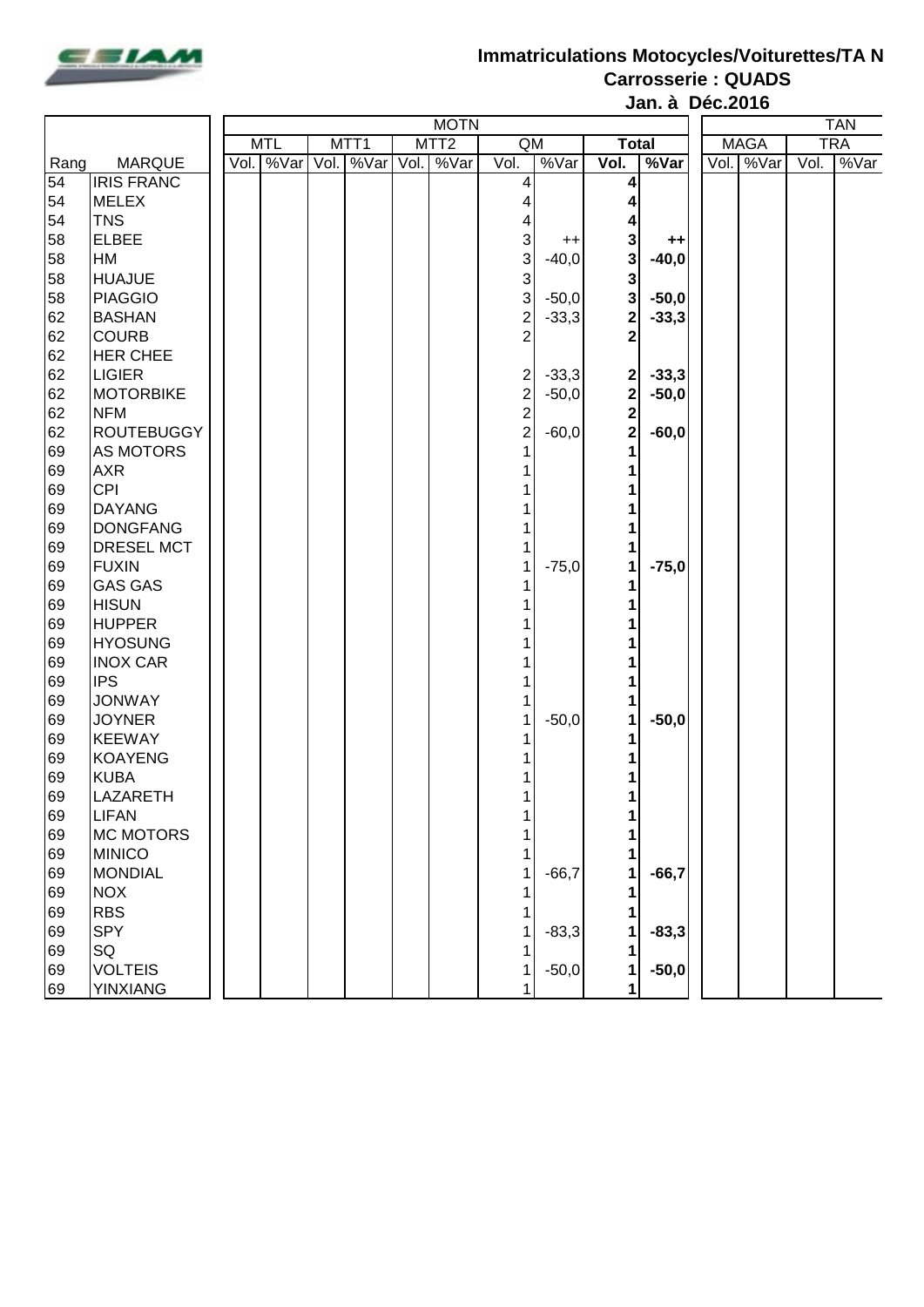

|                 |                   |         |              |                | <b>VTRN</b> |                         |                 | <b>Total</b>   |                |
|-----------------|-------------------|---------|--------------|----------------|-------------|-------------------------|-----------------|----------------|----------------|
|                 |                   |         | <b>Total</b> |                | QM          |                         | <b>Total</b>    |                |                |
| Rang            | <b>MARQUE</b>     | Vol.    | %Var         | Vol.           | %Var        | Vol.                    | %Var            | Vol.           | %Var           |
|                 | <b>Total</b>      | 2 4 5 1 | $+69,3$      | 1 1 6 7        | $-3,9$      | 1 1 6 7                 | $-3,9$          | 22 081         | $-0,2$         |
| $\mathbf 1$     | <b>KYMCO</b>      | 48      |              | 467            | $-5,8$      | 467                     | $-5,8$          | 4 2 1 8        | $+5,3$         |
|                 | <b>POLARIS</b>    | 941     | $++$         |                |             |                         |                 | 3670           | $-7,5$         |
| 23456           | CAN-AM            |         |              |                |             |                         |                 | 2 5 9 3        | $+17,1$        |
|                 | <b>LINHAI</b>     |         |              |                |             |                         |                 | 2089           | $-8,3$         |
|                 | <b>CF MOTO</b>    |         |              |                |             |                         |                 | 1810           | $+20,3$        |
|                 | QUADDY            | 467     | $++$         |                |             |                         |                 | 1401           | $+93,0$        |
| $\overline{7}$  | <b>TGB</b>        | 391     | $++$         |                |             |                         |                 | 1 3 4 3        | $-19,5$        |
| 8               | <b>ARCTIC CAT</b> |         |              |                |             |                         |                 | 713            | $-4,3$         |
| 9               | <b>SMC</b>        |         |              | 521            | $+30,9$     | 521                     | $+30,9$         | 651            | $+35,3$        |
| 10              | YAMAHA            | 579     | $-47,5$      |                |             |                         |                 | 611            | $-47,7$        |
| 11              | <b>MASAI</b>      | 15      |              | $\overline{2}$ | $-80,0$     | $\mathbf 2$             | $-80,0$         | 463            | $+45,1$        |
| 12              | <b>GOES</b>       |         |              |                |             |                         |                 | 326            | $-46,3$        |
| 13              | <b>MOTO STAR</b>  |         |              |                |             |                         |                 | 272            | $+55,4$        |
| 14              | <b>ACCESS</b>     |         |              | 3              | $-93,5$     | 3                       | $-93,5$         | 195            | $-3,0$         |
| 15              | KL                | 10      | $-9,1$       |                |             |                         |                 | 179            | $-1,1$         |
| 16              | <b>PAOLETTI</b>   |         |              |                |             |                         |                 | 174            | $-4,4$         |
| 17              | <b>AEON</b>       |         |              | 21             | $-25,0$     | 21                      | $-25,0$         | 152            | $++$           |
| 18              | <b>ADLY</b>       |         |              | 58             | $-40,8$     | 58                      | $-40,8$         | 148            | $-55,6$        |
| 19              | <b>EAGLE MOTO</b> |         |              | 36             | $-62,5$     | 36                      | $-62,5$         | 113            | $-36,5$        |
| 20              | <b>NOUN ELEC</b>  |         |              |                |             |                         |                 | 104            | $++$           |
|                 | <b>JINLING</b>    |         |              | $\overline{c}$ |             | $\overline{\mathbf{c}}$ |                 | 89             |                |
| $\frac{21}{22}$ | <b>GSMOON</b>     |         |              |                |             |                         |                 |                | $+8,5$         |
|                 |                   |         |              |                |             |                         |                 | 69             | $+21,1$        |
| 23              | <b>OXOBIKE</b>    |         |              |                |             |                         |                 | 56             | ++             |
| 24              | <b>SPY RACING</b> |         |              |                |             |                         |                 | 53             | $-15,9$        |
| 25              | <b>SHINERAY</b>   |         |              |                |             |                         |                 | 49             | $-63,4$        |
| 26              | <b>LITTLE</b>     |         |              |                |             |                         |                 | 44             | $+33,3$        |
| 27              | <b>SYM</b>        |         |              |                |             |                         |                 | 42             | $-23,6$        |
| 28              | <b>HYTRACK</b>    |         |              |                |             |                         |                 | 39             | $-61,8$        |
| 29              | <b>MASH</b>       |         |              |                |             |                         |                 | 38             | $-57,3$        |
| 30              | <b>SHENKE</b>     |         |              | 32             | $+60,0$     | 32                      | $+60,0$         | 32             | $+60,0$        |
| 31              | <b>KINROAD</b>    |         |              |                |             |                         |                 | 30             | $+11,1$        |
| 32              | <b>SANYEFUXIN</b> |         |              | 17             | $^{++}$     | 17                      | $^{\mathrm{+}}$ | 27             | $++$           |
| 33              | <b>RENLI</b>      |         |              |                |             |                         |                 | 25             | $^{\tiny{++}}$ |
| 34              | <b>HSUN</b>       |         |              |                |             |                         |                 | 23             | $-51,1$        |
| 35              | <b>LONCIN</b>     |         |              |                |             |                         |                 | 21             | $+90,9$        |
| 36              | <b>PGO</b>        |         |              | 3              | $+50,0$     | 3                       | $+50,0$         | 16             | $+14,3$        |
| 37              | <b>EGLMOTOR</b>   |         |              |                |             |                         |                 | 15             | $-21,1$        |
| 37              | <b>MCC AUTOMO</b> |         |              |                |             |                         |                 | 15             |                |
| 39              | <b>KAZUMA</b>     |         |              |                |             |                         |                 | 11             | $-54,2$        |
| 40              | <b>FEISHEN</b>    |         |              |                |             |                         |                 | 9              | $^{\tiny{++}}$ |
| 41              | <b>SECMA</b>      |         |              | 3              | $-50,0$     | 3                       | $-50,0$         | 8              | $-11,1$        |
| 42              | <b>COMARTH</b>    |         |              |                |             |                         |                 | $\overline{7}$ |                |
| 42              | <b>JIANSHE</b>    |         |              |                |             |                         |                 | $\overline{7}$ | $-50,0$        |
| 42              | <b>KANUNI</b>     |         |              |                |             |                         |                 | $\overline{7}$ | $-12,5$        |
| 42              | NK.               |         |              |                |             |                         |                 | $\overline{7}$ | $-56,3$        |
| 42              | <b>ODES</b>       |         |              |                |             |                         |                 | $\overline{7}$ | $-36,4$        |
| 47              | <b>CECTEK</b>     |         |              |                |             |                         |                 | 6              | $-25,0$        |
| 47              | <b>DINLI</b>      |         |              |                |             |                         |                 | 6              | $-86,7$        |
| 47              | <b>JINYI MOTO</b> |         |              |                |             |                         |                 | 6              | $-25,0$        |
| 47              | <b>NBLUCK</b>     |         |              |                |             |                         |                 | 6              | $-25,0$        |
| 51              | <b>LIANGZI</b>    |         |              |                |             |                         |                 | 5              | $+66,7$        |
| 51              | <b>XINYANG</b>    |         |              |                |             |                         |                 | 5              | $-84,4$        |
| 51              | XY                |         |              |                |             |                         |                 | 5              | $-16,7$        |
| 54              | <b>BUYANG</b>     |         |              |                |             |                         |                 | 4              | $-20,0$        |
|                 |                   |         |              |                |             |                         |                 |                |                |